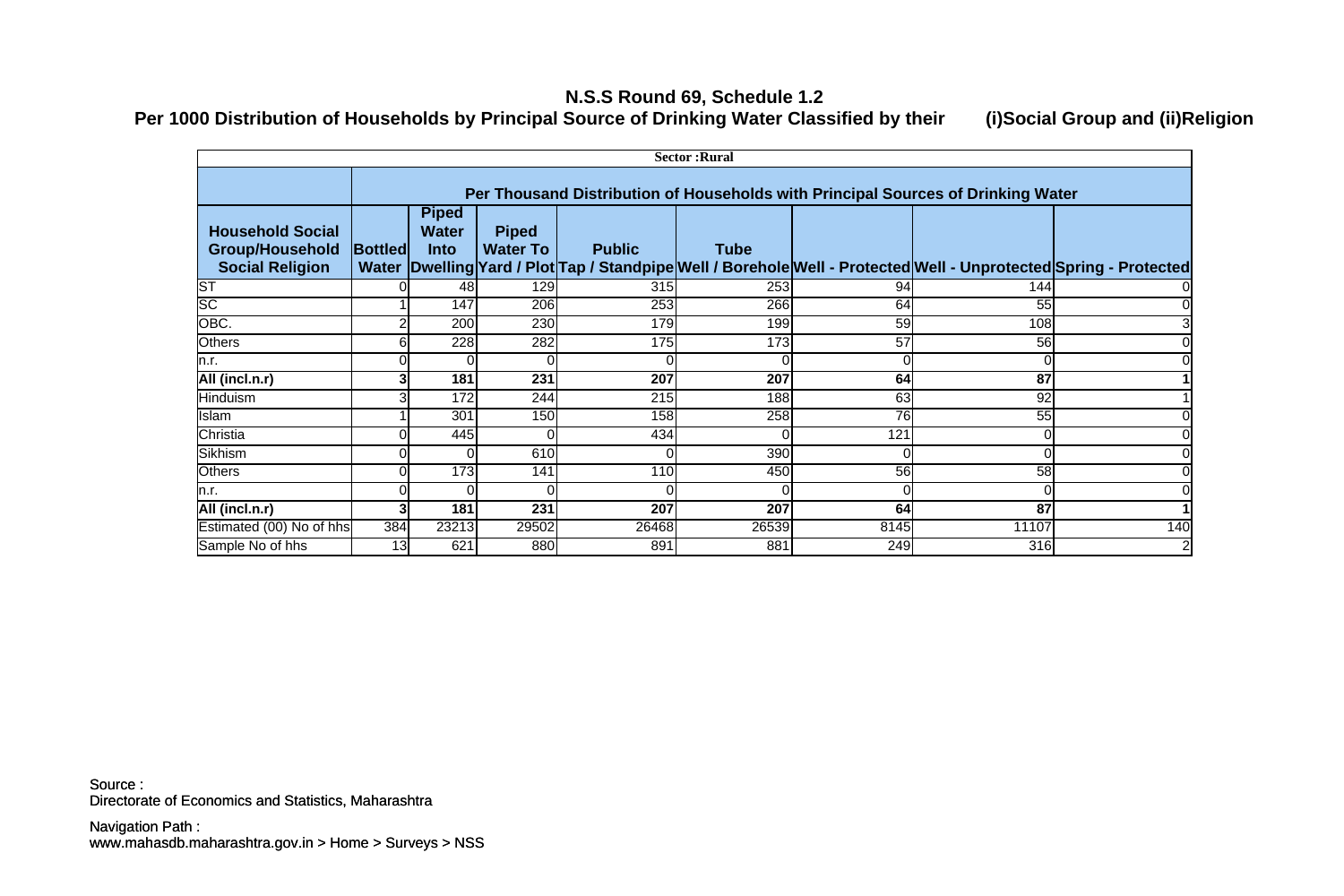|                                                             | <b>Number of</b> |                                                                                  |                |                       |          |        |                                              |      |
|-------------------------------------------------------------|------------------|----------------------------------------------------------------------------------|----------------|-----------------------|----------|--------|----------------------------------------------|------|
|                                                             |                  | Per Thousand Distribution of Households with Principal Sources of Drinking Water |                |                       |          |        | <b>Households</b>                            |      |
|                                                             |                  |                                                                                  | <b>Other</b>   |                       |          |        |                                              |      |
|                                                             |                  |                                                                                  | <b>Surface</b> | <b>Others</b>         |          |        |                                              |      |
|                                                             | <b>Rainwater</b> | <b>Surface</b>                                                                   |                | Water  (Tanker-Truck, |          |        |                                              |      |
| Spring - Unprotected Collection Water - Tank / Pond (River, |                  |                                                                                  |                | <b>Cart</b>           |          |        | $[N.R.]$ All(incl.n.r.) Estimated(00) Sample |      |
|                                                             |                  |                                                                                  |                | 6                     |          | 1000   | 16822                                        | 536  |
|                                                             |                  |                                                                                  | 6              | 0                     | 0        | 1000   | 19567                                        | 676  |
|                                                             | 0                |                                                                                  |                |                       | 0        | 1000   | 47387                                        | 1485 |
|                                                             | Οl               | 14                                                                               | 9              |                       | 0        | 1000   | 44146                                        | 1239 |
|                                                             |                  |                                                                                  |                |                       |          |        |                                              |      |
|                                                             | 0                | 6                                                                                |                | 4                     |          | 1000   | 127922                                       | 3936 |
| 6                                                           | 0                |                                                                                  |                | 4                     | 0        | 1000   | 111428                                       | 3404 |
|                                                             | 0                |                                                                                  | $\Omega$       | 0                     | 0        | 1000   | 7321                                         | 232  |
|                                                             | 0                |                                                                                  | 0              |                       |          | 1000   | 906                                          |      |
|                                                             | 0                |                                                                                  | $\Omega$       | 0                     | 0        | 1000   | 33                                           | 3    |
|                                                             | 0                |                                                                                  | 13             | 0                     | 0        | 1000   | 8234                                         | 288  |
|                                                             | 0                |                                                                                  | 0              |                       | U        |        |                                              |      |
|                                                             | 0                |                                                                                  |                | Δ                     | 0        | 1000   | 127922                                       | 3936 |
| 614                                                         | 0                | 762                                                                              | 572            | 476                   | $\Omega$ | 127922 |                                              |      |
| 19                                                          | 0l               | 33                                                                               | 17             | 14                    | 0        | 3936   |                                              |      |

Directorate of Economics and Statistics, Maharashtra Source :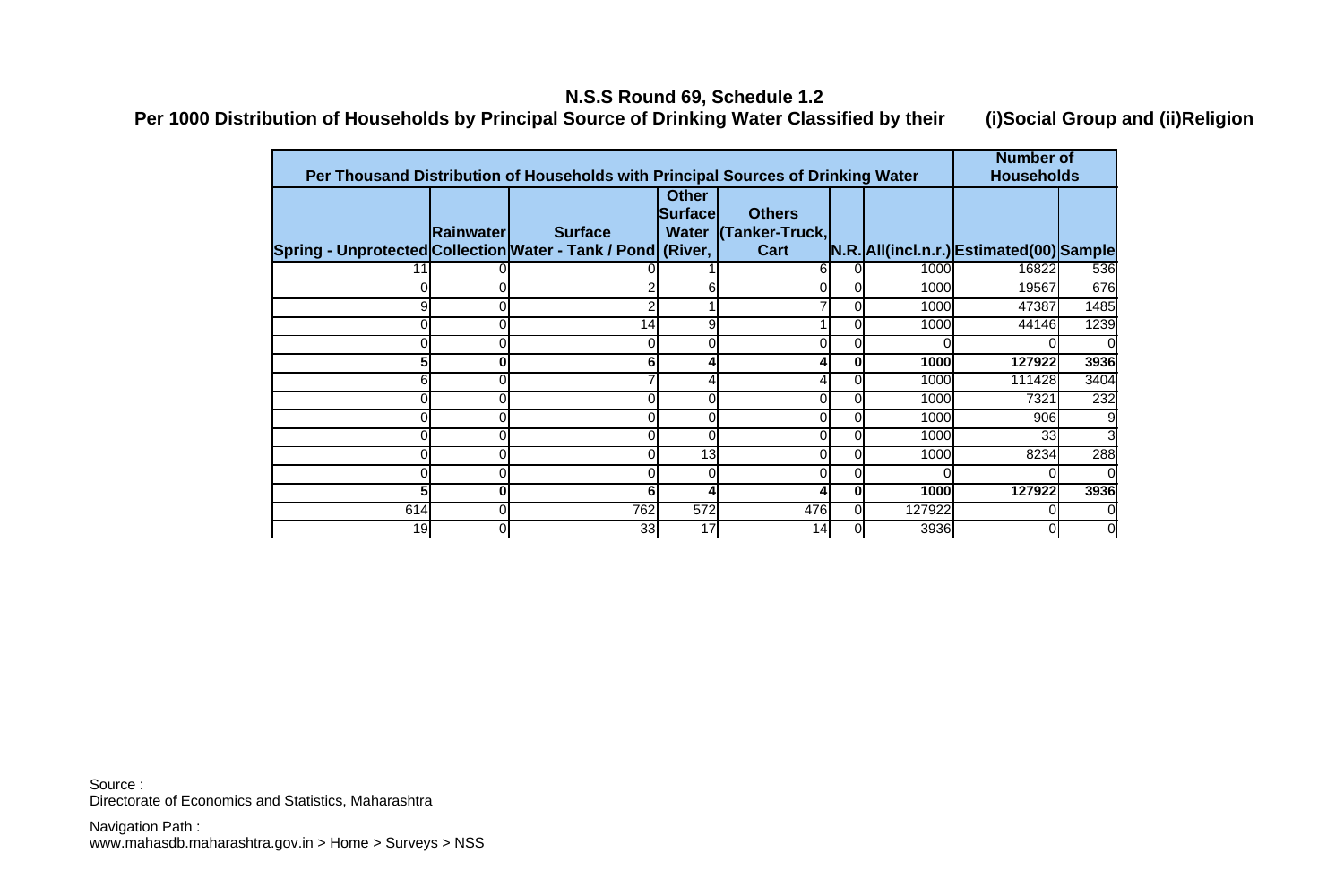| <b>Sector</b> : Urban                                                       |         |                                                                                  |                                 |               |                |     |                                                                                                                    |   |  |  |  |  |  |  |
|-----------------------------------------------------------------------------|---------|----------------------------------------------------------------------------------|---------------------------------|---------------|----------------|-----|--------------------------------------------------------------------------------------------------------------------|---|--|--|--|--|--|--|
|                                                                             |         | Per Thousand Distribution of Households with Principal Sources of Drinking Water |                                 |               |                |     |                                                                                                                    |   |  |  |  |  |  |  |
| <b>Household Social</b><br><b>Group/Household</b><br><b>Social Religion</b> | Bottled | <b>Piped</b><br><b>Water</b><br>Into                                             | <b>Piped</b><br><b>Water To</b> | <b>Public</b> | <b>Tube</b>    |     | Water  Dwelling Yard / Plot Tap / Standpipe Well / Borehole Well - Protected Well - Unprotected Spring - Protected |   |  |  |  |  |  |  |
| <b>ST</b>                                                                   |         | 473                                                                              | 174                             | 304           | 39             |     |                                                                                                                    |   |  |  |  |  |  |  |
| $\overline{SC}$                                                             | 13      | 450                                                                              | 286                             | 137           | 74             |     |                                                                                                                    |   |  |  |  |  |  |  |
| OBC.                                                                        |         | 580                                                                              | 256                             | 76            | 65             |     | 13                                                                                                                 |   |  |  |  |  |  |  |
| <b>Others</b>                                                               |         | 749                                                                              | 172                             | 29            | 33             |     |                                                                                                                    |   |  |  |  |  |  |  |
| n.r.                                                                        |         |                                                                                  |                                 |               |                |     |                                                                                                                    |   |  |  |  |  |  |  |
| All (incl.n.r)                                                              |         | 663                                                                              | 206                             | 64            | 46             |     |                                                                                                                    |   |  |  |  |  |  |  |
| Hinduism                                                                    |         | 682                                                                              | 196                             | 55            | 47             |     |                                                                                                                    |   |  |  |  |  |  |  |
| Islam                                                                       |         | 567                                                                              | 282                             | 94            | 34             |     |                                                                                                                    |   |  |  |  |  |  |  |
| Christia                                                                    |         | 814                                                                              | 95                              | 41            | 49             |     |                                                                                                                    |   |  |  |  |  |  |  |
| Sikhism                                                                     |         | 923                                                                              | 77                              |               | $\overline{O}$ |     |                                                                                                                    |   |  |  |  |  |  |  |
| <b>Others</b>                                                               | 22      | 606                                                                              | 156                             | 122           | 70             |     |                                                                                                                    |   |  |  |  |  |  |  |
| n.r.                                                                        |         |                                                                                  |                                 |               |                |     |                                                                                                                    |   |  |  |  |  |  |  |
| All (incl.n.r)                                                              | 6       | 663                                                                              | 206                             | 64            | 46             |     |                                                                                                                    |   |  |  |  |  |  |  |
| Estimated (00) No of hhs                                                    | 622     | 64250                                                                            | 19986                           | 6201          | 4450           | 245 | 546                                                                                                                |   |  |  |  |  |  |  |
| Sample No of hhs                                                            | 39      | 3214                                                                             | 1298                            | 657           | 411            | 36  | 109                                                                                                                | 0 |  |  |  |  |  |  |

Directorate of Economics and Statistics, Maharashtra Source :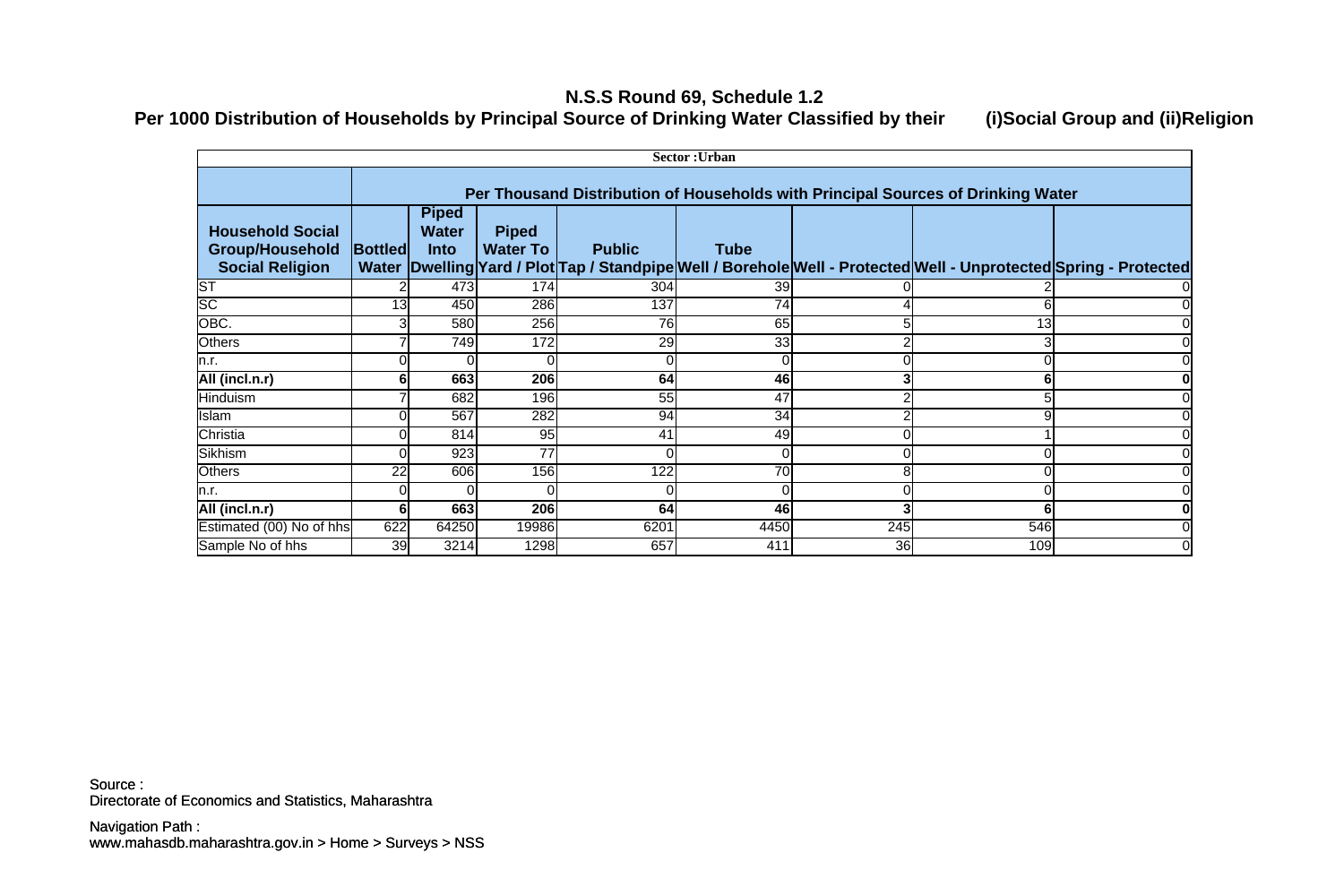|                                                                                  | <b>Number of</b>  |                |                                |                       |   |       |                                           |      |
|----------------------------------------------------------------------------------|-------------------|----------------|--------------------------------|-----------------------|---|-------|-------------------------------------------|------|
| Per Thousand Distribution of Households with Principal Sources of Drinking Water | <b>Households</b> |                |                                |                       |   |       |                                           |      |
|                                                                                  |                   |                | <b>Other</b><br><b>Surface</b> | <b>Others</b>         |   |       |                                           |      |
|                                                                                  | <b>Rainwater</b>  | <b>Surface</b> |                                | Water  (Tanker-Truck, |   |       |                                           |      |
| Spring - Unprotected Collection Water - Tank / Pond (River,                      |                   |                |                                | <b>Cart</b>           |   |       | N.R. All(incl.n.r.) Estimated (00) Sample |      |
|                                                                                  |                   |                |                                |                       |   | 1000  | 3825                                      | 240  |
|                                                                                  | ΩI                |                |                                | 21                    |   | 1000  | 10715                                     | 831  |
|                                                                                  | Ωl                |                |                                | 3 <sub>l</sub>        | 0 | 1000  | 24433                                     | 1654 |
|                                                                                  | ΩI                |                |                                |                       |   | 1000  | 58008                                     | 3106 |
|                                                                                  | 01                |                |                                | U                     |   |       |                                           |      |
|                                                                                  | 0                 |                | 0                              | 6                     | 0 | 1000  | 96981                                     | 5831 |
|                                                                                  | 01                |                | 0                              | 4                     | 0 | 1000  | 74217                                     | 4124 |
|                                                                                  | Οl                |                | 0                              | 11                    | 0 | 1000  | 15737                                     | 1189 |
|                                                                                  | Οl                |                |                                | 0                     | 0 | 1000  | 1681                                      | 76   |
|                                                                                  | 0l                |                |                                | 0                     | 0 | 1000  | 385                                       | 16   |
|                                                                                  | Οl                |                | 0                              | 15                    | 0 | 1000  | 4961                                      | 426  |
|                                                                                  | Οl                |                | 0                              | 0                     | 0 |       |                                           |      |
|                                                                                  | $\mathbf{0}$      |                | 0                              | 6                     | 0 | 1000  | 96981                                     | 5831 |
|                                                                                  | Ωl                | 116            |                                | 560                   | 0 | 96981 |                                           |      |
|                                                                                  | Οl                |                |                                | 55                    | 0 | 5831  |                                           |      |

Directorate of Economics and Statistics, Maharashtra Source :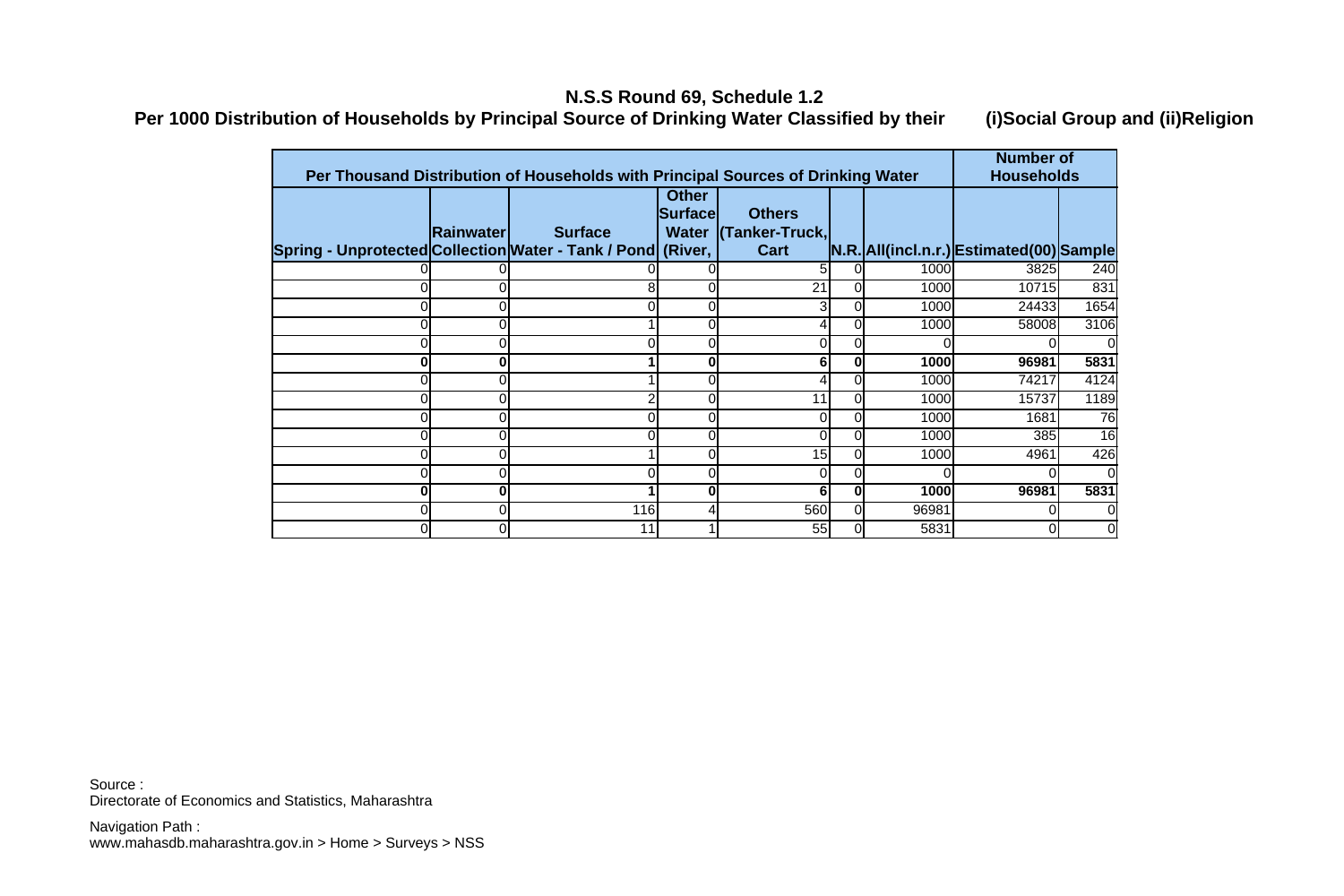| Sector: Rural + Urban                                                       |                |                                                                                  |                                 |               |             |      |                                                                                                                    |                |  |  |  |  |  |
|-----------------------------------------------------------------------------|----------------|----------------------------------------------------------------------------------|---------------------------------|---------------|-------------|------|--------------------------------------------------------------------------------------------------------------------|----------------|--|--|--|--|--|
|                                                                             |                | Per Thousand Distribution of Households with Principal Sources of Drinking Water |                                 |               |             |      |                                                                                                                    |                |  |  |  |  |  |
| <b>Household Social</b><br><b>Group/Household</b><br><b>Social Religion</b> | <b>Bottled</b> | <b>Piped</b><br><b>Water</b><br>Into                                             | <b>Piped</b><br><b>Water To</b> | <b>Public</b> | <b>Tube</b> |      | Water  Dwelling Yard / Plot Tap / Standpipe Well / Borehole Well - Protected Well - Unprotected Spring - Protected |                |  |  |  |  |  |
| $\overline{\text{ST}}$                                                      |                | 126                                                                              | 137                             | 313           | 213         |      | 117                                                                                                                |                |  |  |  |  |  |
| $\overline{SC}$                                                             |                | 254                                                                              | 234                             | 212           | 198         | 43   | 38                                                                                                                 |                |  |  |  |  |  |
| OBC.                                                                        |                | 329                                                                              | 239                             | 144           | 154         | 41   | 76                                                                                                                 |                |  |  |  |  |  |
| <b>Others</b>                                                               |                | 524                                                                              | 220                             | 92            | 94          | 25   | 26                                                                                                                 |                |  |  |  |  |  |
| n.r.                                                                        |                |                                                                                  |                                 |               |             |      |                                                                                                                    |                |  |  |  |  |  |
| All (incl.n.r)                                                              |                | 389                                                                              | 220                             | 145           | 138         | 37   | 52                                                                                                                 |                |  |  |  |  |  |
| <b>Hinduism</b>                                                             |                | 376                                                                              | 225                             | 151           | 132         | 39   | 57                                                                                                                 |                |  |  |  |  |  |
| Islam                                                                       |                | 483                                                                              | 240                             | 114           | 105         | 26   | 23                                                                                                                 |                |  |  |  |  |  |
| Christia                                                                    |                | 684                                                                              | 62                              | 179           | 32          | 42   |                                                                                                                    |                |  |  |  |  |  |
| Sikhism                                                                     |                | 850                                                                              | 119                             | O             | 31          |      |                                                                                                                    |                |  |  |  |  |  |
| <b>Others</b>                                                               |                | 335                                                                              | 146                             | 114           | 307         | 38   | 36                                                                                                                 |                |  |  |  |  |  |
| n.r.                                                                        |                |                                                                                  |                                 |               |             |      |                                                                                                                    |                |  |  |  |  |  |
| All (incl.n.r)                                                              |                | 389                                                                              | 220                             | 145           | 138         | 37   | 52                                                                                                                 |                |  |  |  |  |  |
| Estimated (00) No of hhs                                                    | 1006           | 87463                                                                            | 49488                           | 32669         | 30989       | 8391 | 11653                                                                                                              | 140            |  |  |  |  |  |
| Sample No of hhs                                                            | 52             | 3835                                                                             | 2178                            | 1548          | 1292        | 285  | 425                                                                                                                | $\overline{2}$ |  |  |  |  |  |

Directorate of Economics and Statistics, Maharashtra Source :